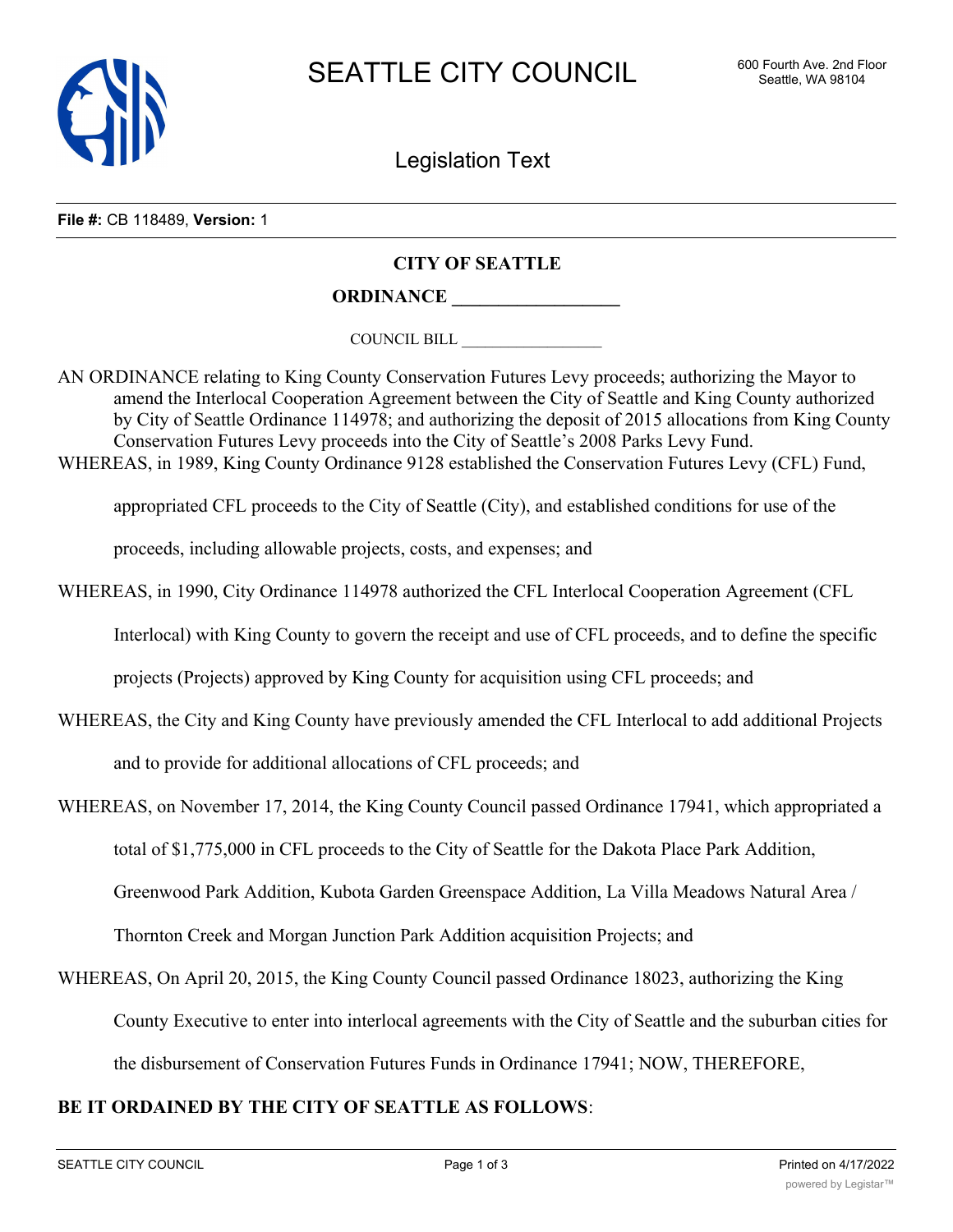## **File #:** CB 118489, **Version:** 1

Section 1. The Mayor, or the Mayor's designee, is hereby authorized to negotiate and enter into an amendment to the Conservation Futures Levy (CFL) Interlocal Cooperation Agreement (Interlocal), substantially in the form of Exhibit A (Amendment), to provide for the City's receipt and use of up to \$1,775,000 from the 2015 allocations of King County CFL proceeds. The Amendment adds an Attachment AD to the list of approved projects (Projects) in the CFL Interlocal to include the Dakota Place Park Addition, Greenwood Park Addition, Kubota Garden Greenspace Addition, La Villa Meadows Natural Area / Thornton Creek, and Morgan Junction Park Addition acquisition Projects.

| Fund                 | Department | <b>Budget Control Level/Capital</b>        | Amount (Up)    |
|----------------------|------------|--------------------------------------------|----------------|
|                      |            | <b>Improvement Program</b>                 | T <sub>0</sub> |
| 2008 Parks Levy Fund | Parks and  | 2008 Parks Levy - Neighborhood \$1,175,000 |                |
| (33860)              | Recreation | Park Acquisitions (K720010)                |                |
| 2008 Parks Levy Fund | Parks and  | 2008 Parks Levy - Greenspace               | \$600,000      |
| (33860)              | Recreation | Acquisitions (K720011)                     |                |

Section 2. Funds received pursuant to the Amendment shall be deposited as follows:

Section 3. This ordinance shall take effect and be in force 30 days after its approval by the Mayor, but if not approved and returned by the Mayor within ten days after presentation, it shall take effect as provided by Seattle Municipal Code Section 1.04.020.

Passed by the City Council the day of , 2015, and

signed by me in open session in authentication of its passage this

 $\frac{1}{2015}$  day of  $\frac{1}{2015}$ 

President of the City Council